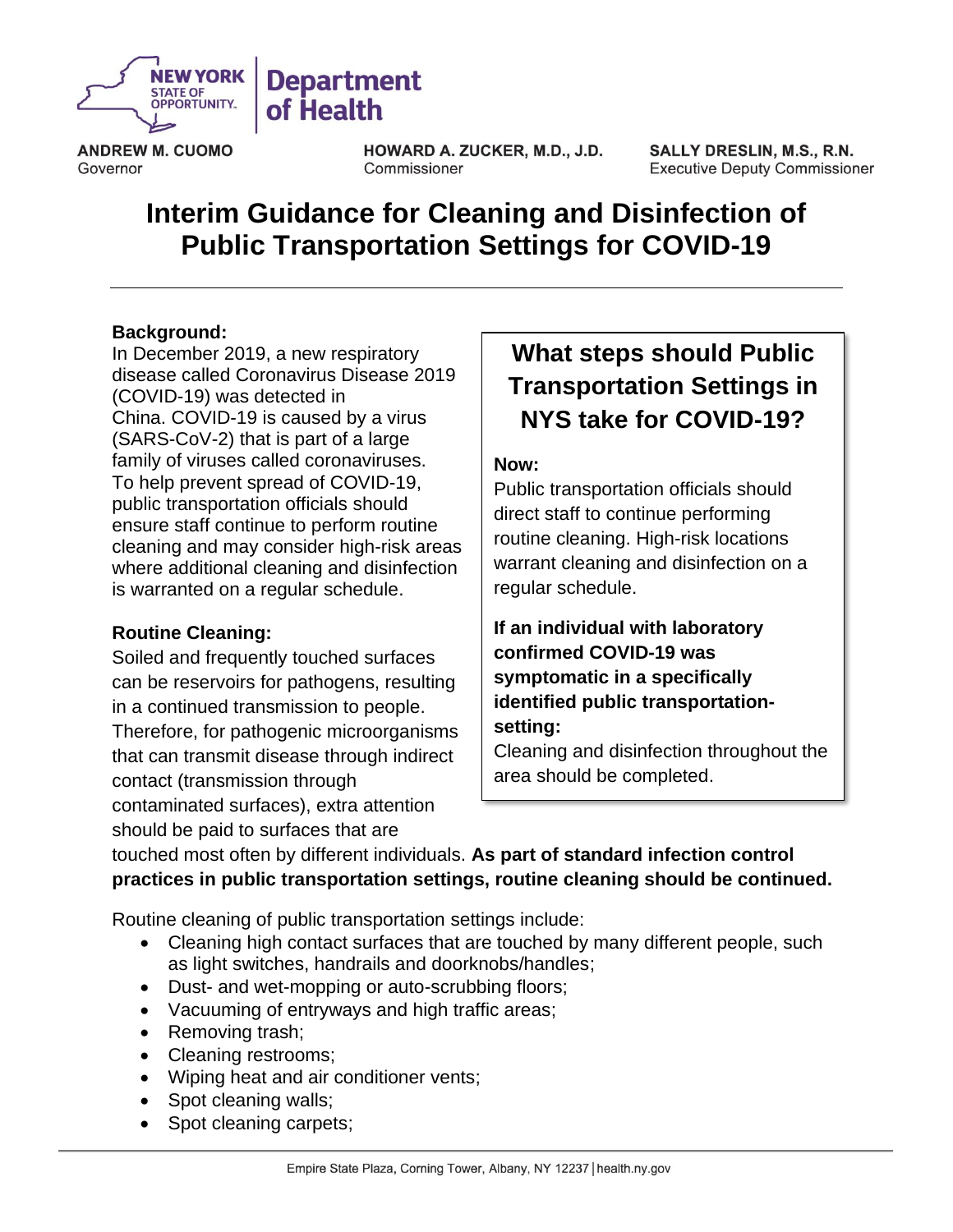- Dusting horizontal surfaces and light fixtures; and
- Cleaning spills.

#### **Specific high-risk locations within public transportation areas warrant cleaning and disinfection before a confirmed case of COVID-19 occurs in a specific public transportation setting.**

Examples of these locations may include:

#### Food Service Areas

• Clean and disinfect food service areas, including counters, tables, and chairs regularly (at least once daily)

#### **Other Frequently Touched Surfaces**

• Clean and disinfect frequently touched surfaces on a periodic schedule as operational considerations allow, which may range from at least daily to up to 72 hours.

#### **Cleaning and Disinfection:**

Cleaning removes germs, dirt and impurities from surfaces or objects, while disinfecting kills germs on surfaces or objects. **If a laboratory confirmed case of COVID-19 was symptomatic while in a specifically identified public transportation setting (such as a train or bus), staff should perform cleaning and disinfection of frequently touched areas throughout the area.**

**Step 1: Cleaning:** Always clean surfaces prior to use of disinfectants in order to reduce soil and remove germs. Dirt and other materials on surfaces can reduce the effectiveness of disinfectants. For combination products that can both clean and disinfect, always follow the instructions on the specific product label to ensure effective use.

**Step 2: Disinfection:** Cleaning of soiled areas must be completed prior to disinfection to ensure the effectiveness of the disinfectant product. If EPA- and DEC\*-registered products specifically labeled for SARS-CoV-2 are not available, disinfect surfaces using a disinfectant labeled to be effective against

## **Examples of frequently touched areas in public transportation areas:**

- Seats and handrails:
- Turnstiles and fare boxes;
- Door handles and push plates;
- Chairs and Tables;
- Bathroom faucets:
- Light switches;
- Handles on equipment (e.g., wheelchairs, hand carts);
- Buttons on vending machines and elevators;
- Desks and counters:
- Shared telephones;
- Shared desktops; and
- Shared computer keyboards and mice.

**Note:** Computer keyboards are difficult to clean due to the spaces between keys and the sensitivity of its hardware to liquids. When shared, they may contribute to indirect transmission. Locations with community use computers should provide posted signs regarding proper hand hygiene before and after using the computers to minimize disease transmission. Also, consider using keyboard covers to protect the hardware against spills and facilitate cleaning.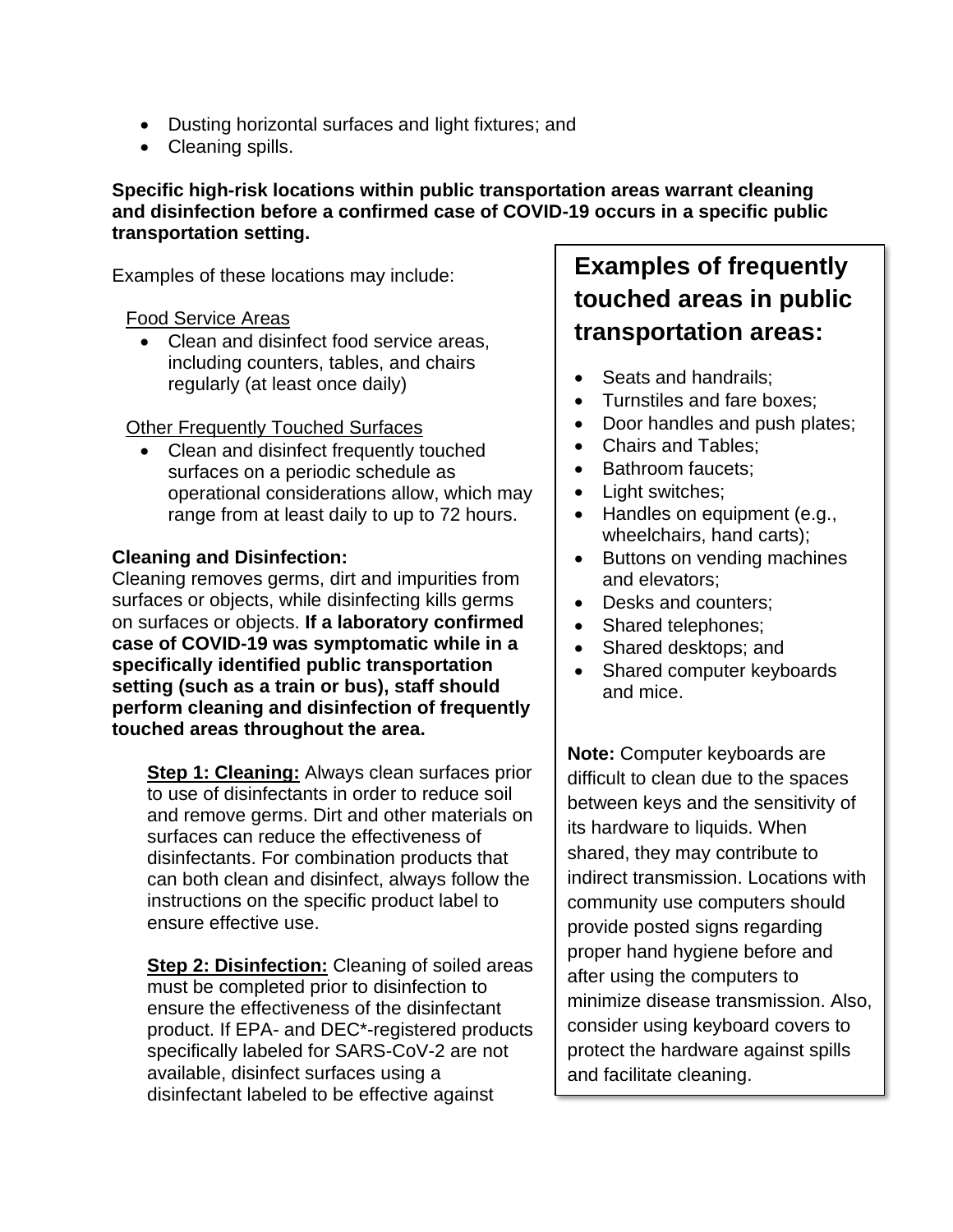rhinovirus and/or human coronavirus. If such products are unavailable, it is also acceptable to use a fresh 2% chlorine bleach solution (approximately 1 tablespoon of bleach in 1 quart of water). Prepare the bleach solution daily or as needed. EPAand DEC\*- registered disinfectants specifically labeled as effective against SARS-CoV-2 may become commercially available at a future time and once available, those products should be used for targeted disinfection of frequently touched surfaces.

- Label directions must be followed when using disinfectants to ensure the target viruses are effectively killed. This includes adequate contact times (i.e., the amount of time a disinfectant should remain on surfaces to be effective), which may vary between five and ten minutes after application. Disinfectants that come in a wipe form will also list effective contact times on their label.
- For disinfectants that come in concentrated forms, it is important to carefully follow instructions for making the diluted concentration needed to effectively kill the target virus. This information can be found on the product label.

Cleaning and disinfecting should be conducted by staff who have been trained to use products in a safe and effective manner. Staff should be reminded to ensure procedures for safe and effective use of all products are followed. Staff do not need to wear respiratory protection while cleaning. Safety instructions are listed on product labels and include the personal protective equipment (e.g., gloves) that should be used. Place all used gloves in a bag that can be tied closed before disposing of them with other waste. Wash hands with soap and water for at least 20 seconds immediately after removing gloves or use an alcohol-based hand sanitizer if soap and water are not available. Soap and water should be used if hands are visibly soiled.

\*NYSDEC registration will not be listed on disinfection product labels. Information about disinfection product registration with NYSDEC can be found at: [http://www.dec.ny.gov/nyspad/products.](http://www.dec.ny.gov/nyspad/products) If you have any questions about NYSDEC pesticide registration, please call the NYSDEC Bureau of Pesticide Management at 518-402-8748.

#### **Staff Guidance**

All staff should be reminded of the importance of routine hand and respiratory hygiene practices.

Hand hygiene:

- Regular hand washing with soap and water for at least 20 seconds should be done:
	- o Before eating;
	- o After sneezing, coughing, or nose blowing;
	- o After using the restroom;
	- o Before handling food;
	- o After touching or cleaning surfaces that may be contaminated; and
	- o After using shared equipment like computer keyboards and mice.